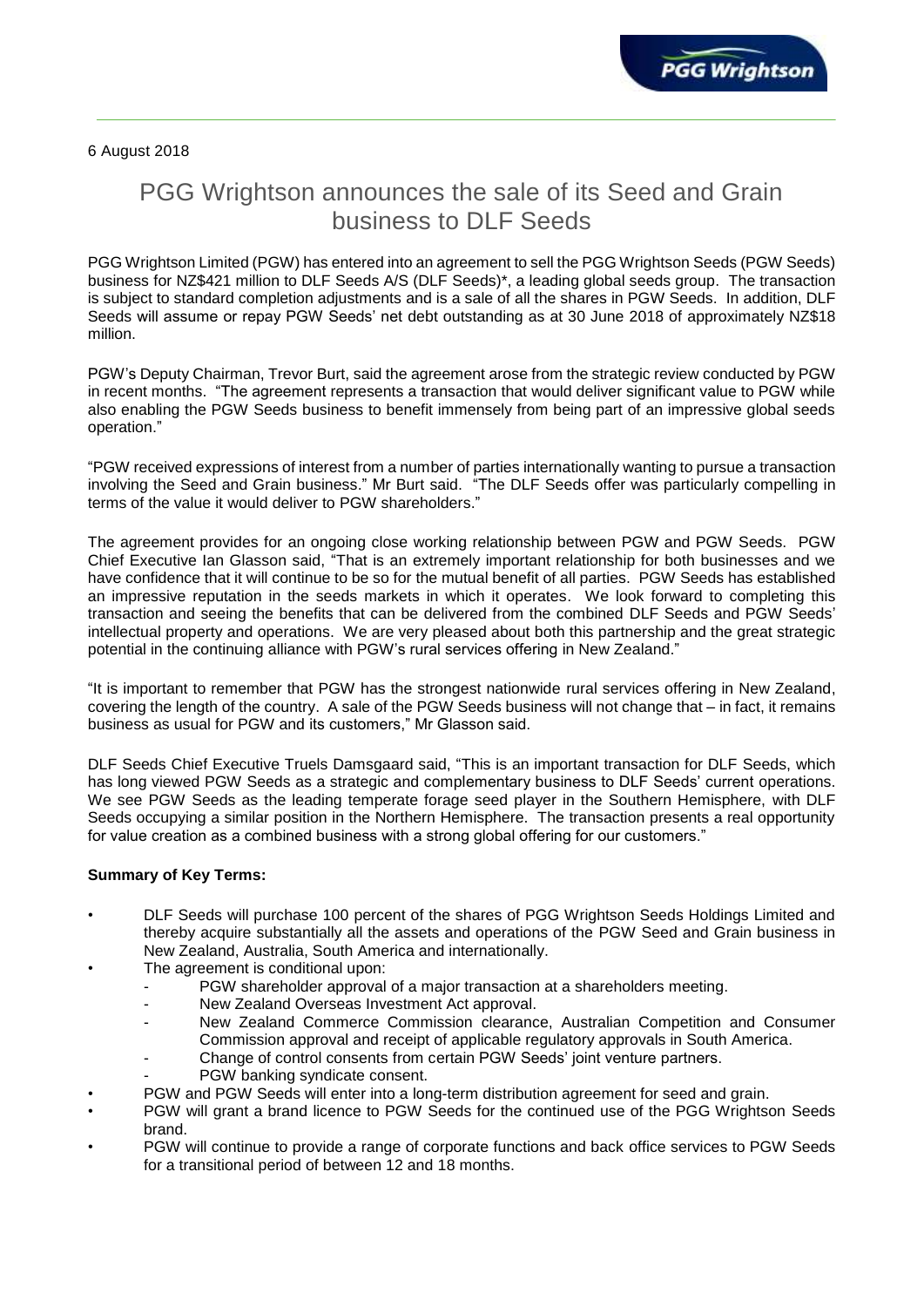Mr Burt said, "The offer from DLF Seeds is very attractive and entry into the conditional agreement received the unanimous support of the PGW Board. This would be a major transaction for PGW and, accordingly, a full explanation and particulars of the agreement will be provided to shareholders for consideration ahead of a meeting convened to discuss and vote on it."

**PGG Wrightson** 

Mr Glasson said "This transaction follows the continuing trend of consolidation in the international seeds industry and there are clear benefits that arise for both PGW and PGW Seeds. Ownership of PGW Seeds by DLF Seeds will expand the opportunities for commercialisation of the intellectual property the business has developed and will continue to develop. DLF Seed's global presence will open up new markets and geographies, increasing royalties coming into New Zealand, and also demonstrate the benefits of the research and development focus of PGW Seeds' business.

"Domestically in New Zealand, PGW and PGW Seeds will continue to work closely together under common branding as the market leader in relation to our respective Rural Services and Seed and Grain offerings.

"The PGW Seeds team, who are highly regarded in the industry, are key to the success of the Seed and Grain business. This team will continue to operate as they do currently, allowing the strong relationship that exists between them and their customers and the PGW team to continue adding value for our clients".

The PGW Board has engaged KordaMentha to prepare an independent appraisal report to assess the merits of the transaction for PGW shareholders. The report would be provided to shareholders together with other explanatory information and the directors' recommendations. These materials would inform PGW shareholders about the transaction prior to the shareholders being called to vote in respect of the transaction. Details relating to the dates for dispatch of materials will be announced in the coming days with a target date for the shareholders meeting in October.

Mr Burt said "the PGW Board is continuing to work with Credit Suisse (Australia) Ltd and First NZ Capital Ltd on the strategic review to explore options for PGW's business, growth opportunities, capital and balance sheet requirements and potentially shareholding structure, as previously announced. Pending completion of the sale of the PGW Seeds business the Board will evaluate the full range of options available including debt reduction, distributions to shareholders and strategic growth opportunities available to PGW."

The proceeds of approximately NZ\$421 million exceed the book value of PGW Seeds' net assets (estimated to be NZ\$285 million at 30 June 2018). Following completion, PGW could expect to have a net cash balance (on a pro forma basis as at 30 June 2018) of approximately NZ\$270 million. Subject to outcomes from the strategic review, the PGW Board could determine to make a potentially non-taxable distribution of available subscribed capital to shareholders of up to NZ\$292 million\*\*. A distribution of available subscribed capital made to shareholders following the divestment of PGW Seeds would reduce the cash balance by the total distribution made implying a 30 June 2018 pro-forma net interest bearing debt balance of approximately NZ\$20 million.

#### **Ian Glasson Chief Executive Officer**

#### **For all media enquiries please contact:**

Linda Chalmers, PGG Wrightson Group Communication and Brand Manager - phone: +64(0)27 405 3241

\*\*Subject to obtaining a favourable binding ruling from Inland Revenue